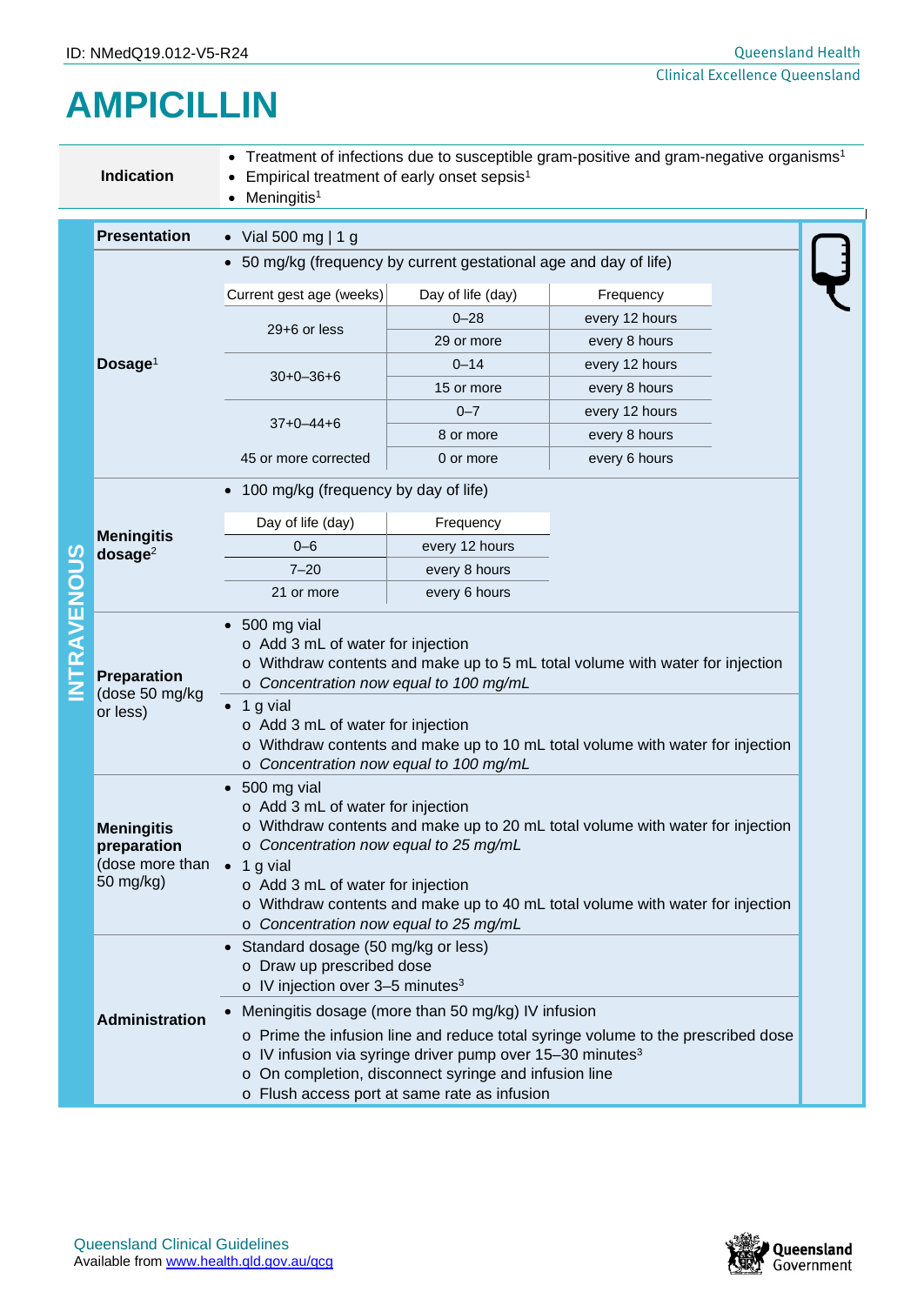|                                                                                                                                                                                                                                                                                                                                                                                                                | <b>Presentation</b>              | • Vial 500 mg   1 g                                                                                                                                                                                                                                                                                                                                                                                                                                                                                                                                                                                                                                                                                                                                                                                 |                                                           |                                                                                                                                                                                                                                                                                                                                                                                                                                                                                                                                                                                                                                                       |  |  |  |
|----------------------------------------------------------------------------------------------------------------------------------------------------------------------------------------------------------------------------------------------------------------------------------------------------------------------------------------------------------------------------------------------------------------|----------------------------------|-----------------------------------------------------------------------------------------------------------------------------------------------------------------------------------------------------------------------------------------------------------------------------------------------------------------------------------------------------------------------------------------------------------------------------------------------------------------------------------------------------------------------------------------------------------------------------------------------------------------------------------------------------------------------------------------------------------------------------------------------------------------------------------------------------|-----------------------------------------------------------|-------------------------------------------------------------------------------------------------------------------------------------------------------------------------------------------------------------------------------------------------------------------------------------------------------------------------------------------------------------------------------------------------------------------------------------------------------------------------------------------------------------------------------------------------------------------------------------------------------------------------------------------------------|--|--|--|
| ≧                                                                                                                                                                                                                                                                                                                                                                                                              |                                  | • 50 mg/kg (frequency by current gestational age and day of life) <sup>1</sup>                                                                                                                                                                                                                                                                                                                                                                                                                                                                                                                                                                                                                                                                                                                      |                                                           |                                                                                                                                                                                                                                                                                                                                                                                                                                                                                                                                                                                                                                                       |  |  |  |
|                                                                                                                                                                                                                                                                                                                                                                                                                | <b>Standard</b><br>dosage        |                                                                                                                                                                                                                                                                                                                                                                                                                                                                                                                                                                                                                                                                                                                                                                                                     |                                                           |                                                                                                                                                                                                                                                                                                                                                                                                                                                                                                                                                                                                                                                       |  |  |  |
|                                                                                                                                                                                                                                                                                                                                                                                                                |                                  | Current gest age (weeks)                                                                                                                                                                                                                                                                                                                                                                                                                                                                                                                                                                                                                                                                                                                                                                            | Day of life (day)                                         | Frequency                                                                                                                                                                                                                                                                                                                                                                                                                                                                                                                                                                                                                                             |  |  |  |
|                                                                                                                                                                                                                                                                                                                                                                                                                |                                  | $29+6$ or less                                                                                                                                                                                                                                                                                                                                                                                                                                                                                                                                                                                                                                                                                                                                                                                      | $0 - 28$                                                  | every 12 hours                                                                                                                                                                                                                                                                                                                                                                                                                                                                                                                                                                                                                                        |  |  |  |
|                                                                                                                                                                                                                                                                                                                                                                                                                |                                  |                                                                                                                                                                                                                                                                                                                                                                                                                                                                                                                                                                                                                                                                                                                                                                                                     | 29 or more                                                | every 8 hours                                                                                                                                                                                                                                                                                                                                                                                                                                                                                                                                                                                                                                         |  |  |  |
|                                                                                                                                                                                                                                                                                                                                                                                                                |                                  | $30+0-36+6$<br>$37+0-44+6$                                                                                                                                                                                                                                                                                                                                                                                                                                                                                                                                                                                                                                                                                                                                                                          | $0 - 14$                                                  | every 12 hours                                                                                                                                                                                                                                                                                                                                                                                                                                                                                                                                                                                                                                        |  |  |  |
|                                                                                                                                                                                                                                                                                                                                                                                                                |                                  |                                                                                                                                                                                                                                                                                                                                                                                                                                                                                                                                                                                                                                                                                                                                                                                                     | 15 or more                                                | every 8 hours                                                                                                                                                                                                                                                                                                                                                                                                                                                                                                                                                                                                                                         |  |  |  |
|                                                                                                                                                                                                                                                                                                                                                                                                                |                                  |                                                                                                                                                                                                                                                                                                                                                                                                                                                                                                                                                                                                                                                                                                                                                                                                     | $0 - 7$                                                   | every 12 hours                                                                                                                                                                                                                                                                                                                                                                                                                                                                                                                                                                                                                                        |  |  |  |
|                                                                                                                                                                                                                                                                                                                                                                                                                |                                  |                                                                                                                                                                                                                                                                                                                                                                                                                                                                                                                                                                                                                                                                                                                                                                                                     | 8 or more                                                 | every 8 hours                                                                                                                                                                                                                                                                                                                                                                                                                                                                                                                                                                                                                                         |  |  |  |
|                                                                                                                                                                                                                                                                                                                                                                                                                |                                  | 45 or more                                                                                                                                                                                                                                                                                                                                                                                                                                                                                                                                                                                                                                                                                                                                                                                          | 0 or more                                                 | every 6 hours                                                                                                                                                                                                                                                                                                                                                                                                                                                                                                                                                                                                                                         |  |  |  |
|                                                                                                                                                                                                                                                                                                                                                                                                                | Preparation                      | $\bullet$ 500 mg vial<br>$\circ$ Add 1.7 mL of water for injection <sup>3</sup><br>o Concentration now equal to 250 mg/mL<br>1 g vial<br>$\circ$ Add 3.3 mL water for injection <sup>3</sup><br>o Concentration now equal to 250 mg/mL                                                                                                                                                                                                                                                                                                                                                                                                                                                                                                                                                              |                                                           |                                                                                                                                                                                                                                                                                                                                                                                                                                                                                                                                                                                                                                                       |  |  |  |
|                                                                                                                                                                                                                                                                                                                                                                                                                | Administration                   | Draw up prescribed dose<br>• Intramuscular injection into thickest part of the vastus lateralis in the<br>anterolateral thigh (maximum 0.5 mL per site) <sup>4</sup>                                                                                                                                                                                                                                                                                                                                                                                                                                                                                                                                                                                                                                |                                                           |                                                                                                                                                                                                                                                                                                                                                                                                                                                                                                                                                                                                                                                       |  |  |  |
|                                                                                                                                                                                                                                                                                                                                                                                                                | <b>Special</b><br>considerations | • Rapid intravenous administration may result in convulsive seizures <sup>5</sup><br>1 g contains 2.7 mmol of sodium<br>• If GBS meningitis, seek expert advice from infectious disease specialist<br>• If co-prescribed with aminoglycoside, give the antibiotic with shortest duration of<br>administration first (so antibiotic cover commences asap)<br>o Do not mix in the same injection or infusion solution; flush before and after with 0.9%<br>sodium chloride (especially if 5% or 10% glucose is infusing)<br>• IM route only if IV route not available<br>• UAC route: Consult with neonatologist/paediatrician prior to use and refer to Queensland<br>Clinical Guideline: Neonatal medicines <sup>6</sup><br>• Current gestational age is the same as <i>postmenstrual age</i> (PMA) |                                                           |                                                                                                                                                                                                                                                                                                                                                                                                                                                                                                                                                                                                                                                       |  |  |  |
|                                                                                                                                                                                                                                                                                                                                                                                                                | <b>Monitoring</b>                | Renal and hepatic function<br>FBC during extended duration of treatment <sup>1</sup>                                                                                                                                                                                                                                                                                                                                                                                                                                                                                                                                                                                                                                                                                                                |                                                           |                                                                                                                                                                                                                                                                                                                                                                                                                                                                                                                                                                                                                                                       |  |  |  |
| • Fluids<br>$\circ$ 0.9% sodium chloride <sup>3</sup><br>• Y-site<br><b>Compatibility</b><br>$\circ$ Aciclovir <sup>3</sup> , alprostadil <sup>1</sup> , filgrastim <sup>3</sup> , furosemide (frusemide) heparin <sup>3</sup> , hydrocortisone,<br>insulin, magnesium sulphate <sup>3</sup> , metronidazole <sup>7</sup> , morphine <sup>3</sup> , potassium chloride <sup>3</sup><br>vancomycin <sup>1</sup> |                                  |                                                                                                                                                                                                                                                                                                                                                                                                                                                                                                                                                                                                                                                                                                                                                                                                     |                                                           |                                                                                                                                                                                                                                                                                                                                                                                                                                                                                                                                                                                                                                                       |  |  |  |
| Fluids<br>$\bullet$<br>Incompatibility<br>o Blood products<br>• Drugs<br><b>Interactions</b>                                                                                                                                                                                                                                                                                                                   |                                  |                                                                                                                                                                                                                                                                                                                                                                                                                                                                                                                                                                                                                                                                                                                                                                                                     | sodium bicarbonate <sup>3</sup> , tobramycin <sup>3</sup> | • PN and fat emulsion are incompatible with ampicillin—loss of potency reported<br>$\circ$ 5% glucose <sup>3</sup> , 10% glucose <sup>7</sup> (minimal contact will not cause significant drug degradation,<br>therefore safe via 3-way tap close to IV insertion site if 5% or 10% glucose infusing)<br>$\circ$ Amikacin <sup>3</sup> , amiodarone <sup>3</sup> , atropine <sup>3</sup> , clindamycin <sup>3</sup> , dobutamine <sup>3</sup> , dopamine <sup>3</sup> , adrenaline<br>(epinephrine) <sup>1</sup> , fluconazole <sup>3</sup> , gentamicin <sup>3</sup> , lincomycin <sup>3</sup> , midazolam <sup>3</sup> , ondansetron <sup>3</sup> , |  |  |  |
|                                                                                                                                                                                                                                                                                                                                                                                                                |                                  | o IV aminoglycosides are inactivated by IV cephalosporins, penicillins and teicoplanin <sup>8</sup>                                                                                                                                                                                                                                                                                                                                                                                                                                                                                                                                                                                                                                                                                                 |                                                           |                                                                                                                                                                                                                                                                                                                                                                                                                                                                                                                                                                                                                                                       |  |  |  |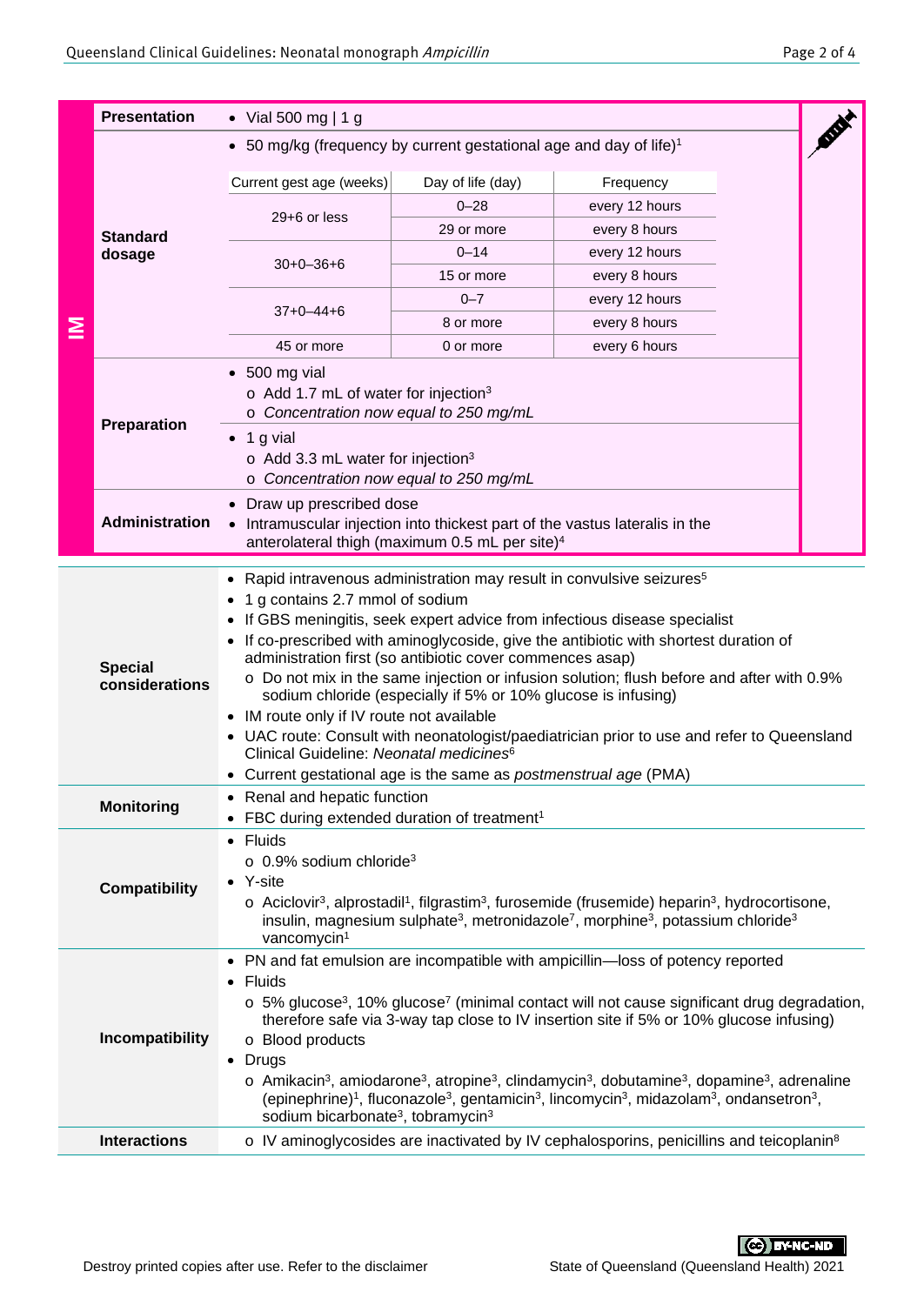| <b>Stability</b>                                                                                                               | $\bullet$ Vial<br>$\circ$ Store below 25 °C. Protect from light <sup>5</sup><br>• Reconstituted solution<br>$\circ$ Use immediately or within one hour after mixing <sup>3</sup>                                                                                                                                            |  |
|--------------------------------------------------------------------------------------------------------------------------------|-----------------------------------------------------------------------------------------------------------------------------------------------------------------------------------------------------------------------------------------------------------------------------------------------------------------------------|--|
| Side effects                                                                                                                   | • Hypersensitivity reactions: rare in neonates. May present as erythema and rash<br>(maculopapular rash, red purple plaques or urticarial type plaques <sup>9-12</sup> )<br>• Blood pathology <sup>5</sup> : anaemia, thrombocytopaenia, leucopoenia, and agranulocytosis<br>• Digestive <sup>5</sup> : vomiting, diarrhoea |  |
| <b>Actions</b>                                                                                                                 | • Bactericidal agent that inhibits cell wall synthesis <sup>5</sup>                                                                                                                                                                                                                                                         |  |
| <b>Abbreviations</b>                                                                                                           | ASAP: as soon as possible, GBS: Group B streptococcus; IM: intramuscular IV: intravenous,<br>PN: parenteral nutrition, UAC: umbilical arterial catheter,                                                                                                                                                                    |  |
| ampicillin, ampicyn, austrapen, ibimicyn amoxicillin, neonatal sepsis, meningitis, infection,<br><b>Keywords</b><br>antibiotic |                                                                                                                                                                                                                                                                                                                             |  |
|                                                                                                                                |                                                                                                                                                                                                                                                                                                                             |  |

The Queensland Clinical Guideline *Neonatal Medicines* is integral to and should be read in conjunction with this monograph. Refer to the disclaimer. Destroy all printed copies of this monograph after use.

## **References**

1. IBM Micromedex®Neofax®. Ampicillin. In: IBM Micromedex® NeoFax®/Pediatrics (electronic version). IBM Watson Health, Greenwood Village, Colorado, USA. October 2018 [cited 2019 January 08]. Available from[: http://neofax.micromedexsolutions.com/neofax.](http://neofax.micromedexsolutions.com/neofax)

2. British National Formulary for Children (BNFC) online. Ampicillin. [Internet]: Royal Pharmaceutical Society; 2019 April 09 [cited 2019 April 30]. Available from[: https://www.medicinescomplete.com.](https://www.medicinescomplete.com/)

3. Australian Injectable Drugs Handbook. Nicolette Burridge, Keli Symons, editors. Ampicillin. 7th ed. [Internet]. New South Wales: Society of Hospital Pharmacists of Australia (SHPA); November 2018 [cited 2019 January 08]. Available from: [https://aidh.hcn.com.au.](https://aidh.hcn.com.au/)

4. Hockenberry M, Wilson D. Wong's Nursing Care of Infants and Children. 10th ed. USA: Elsevier; 2014.

5. MIMS Online. Ampicillin. [Internet]: MIMS Australia; July 2016 [cited 2019 January 08]. Available from: [https://www.mimsonline.com.au.](https://www.mimsonline.com.au/)

6. Queensland Clinical Guidelines. Neonatal medicines. Guideline No. MN19.54-V1-R24. [Internet]. Queensland Health. 2019. [cited 2021 January 15]. Available from:<https://www.health.qld.gov.au/qcg>

<sub>candary</sub> ref. Transacto Homin happen harmaceutics Database. IV Compatibility Module. [online database] 2019 [cited 2020 July 02]. Available from: [https://www.micromedexsolutions.com.](https://www.micromedexsolutions.com/)

8. Australian Injectable Drugs Handbook. Nicolette Burridge, Keli Symons, editors. Gentamicin. 7th ed. [Internet]. New South Wales: Society of Hospital Pharmacists of Australia (SHPA); June 2021 [cited 2021 August 05]. Available from[: https://aidh.hcn.com.au.](https://aidh.hcn.com.au/)

9. Carder KR. Hypersensitivity reactions in neonates and infants. Dermatol Ther 2005;18(2):160-75.

10. Lohmeier K, Megahed M, Schulte KW, Stannigel H, Mayatepek E, Schroten H. Toxic epidermal necrolysis in a premature infant of 27 weeks' gestational age. Br J Dermatol 2005;152(1):150-1.

11. Martini S, Alessandroni R, Arcuri S, Faldella G. Vancomycin-induced red man syndrome presentation in a preterm infant. Pediatr Dermatol 2018;35(6):e408-e9.

12. Maulidi H, Godambe S, Chow P. Suspected drug reaction with piperacillin/tazobactam, in a premature infant. Br J Clin Pharmacol 2008;65(6):971-2.